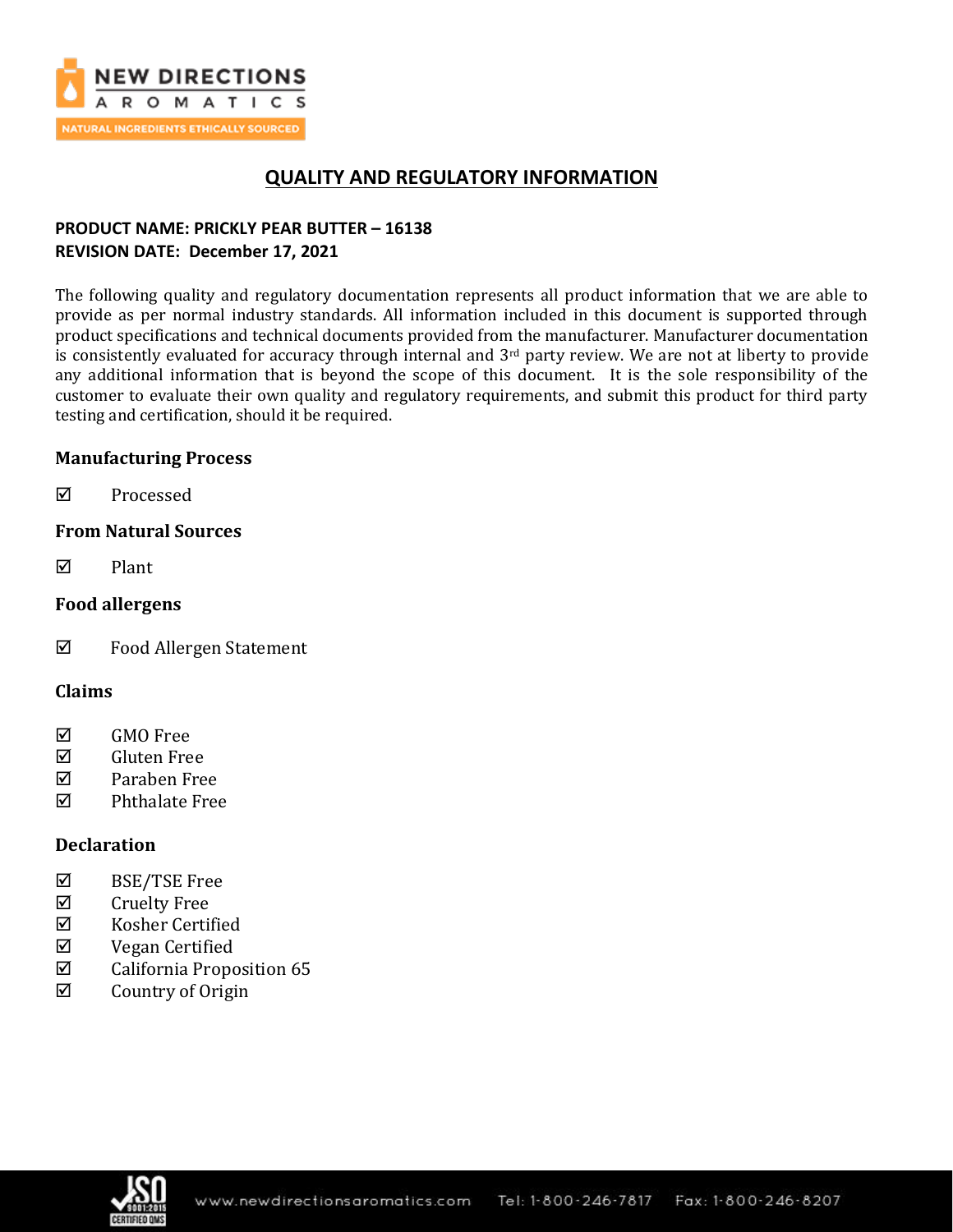

# **COMPOSITION STATEMENT**

### **PRODUCT NAME: PRICKLY PEAR BUTTER – 16138**

We hereby declare that, to the best of our knowledge, this product is composed of the following ingredients:

| <b>INCI Name</b>                 | <b>Source</b> | CAS#                                              | EC#       | $\frac{0}{0}$ |
|----------------------------------|---------------|---------------------------------------------------|-----------|---------------|
| Hydrogenated Soybean Oil         | Plant         | 8016-70-4                                         | 232-410-2 | 30 to 100     |
| Opuntia Ficus-Indica Seed<br>Oil | Plant         | 90082-21-6                                        | 290-109-1 | 3 to 10       |
| Tocopherol                       | Plant         | 59-02-9 / 16698-35-<br>$4/54-28-4/119-$<br>$13-1$ |           | $0.3$ to 1    |

#### **Disclaimer & Caution**

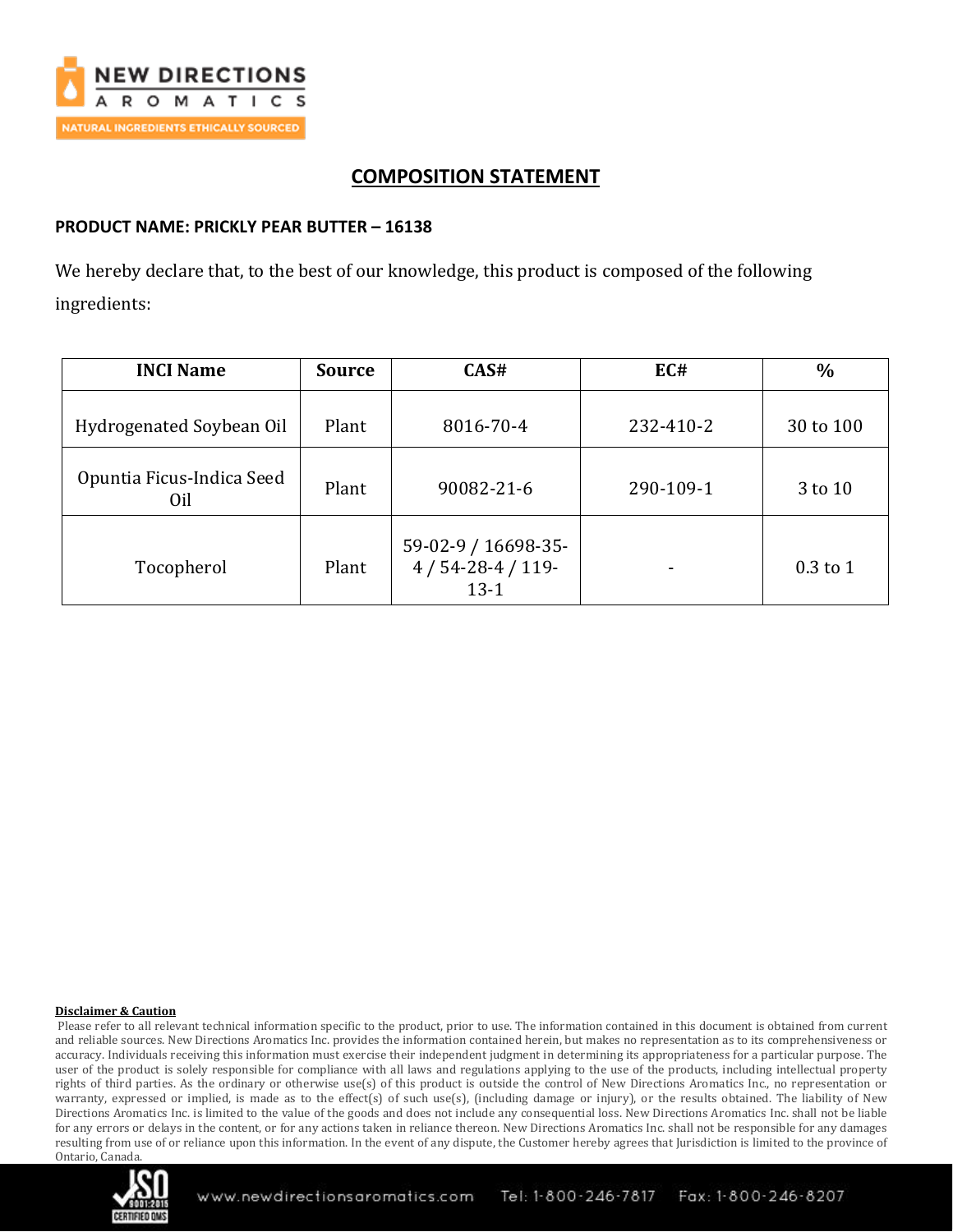

# **BY-PRODUCTS & IMPURITIES STATEMENT**

### **PRODUCT NAME: PRICKLY PEAR BUTTER – 16138**

We hereby declare that, to the best of our knowledge, this product was not produced from nor does it contain any of the following by-products and impurities:

- GMO material(s)
- Gluten or its derivatives
- Parabens
- Phthalates

#### **Disclaimer & Caution**

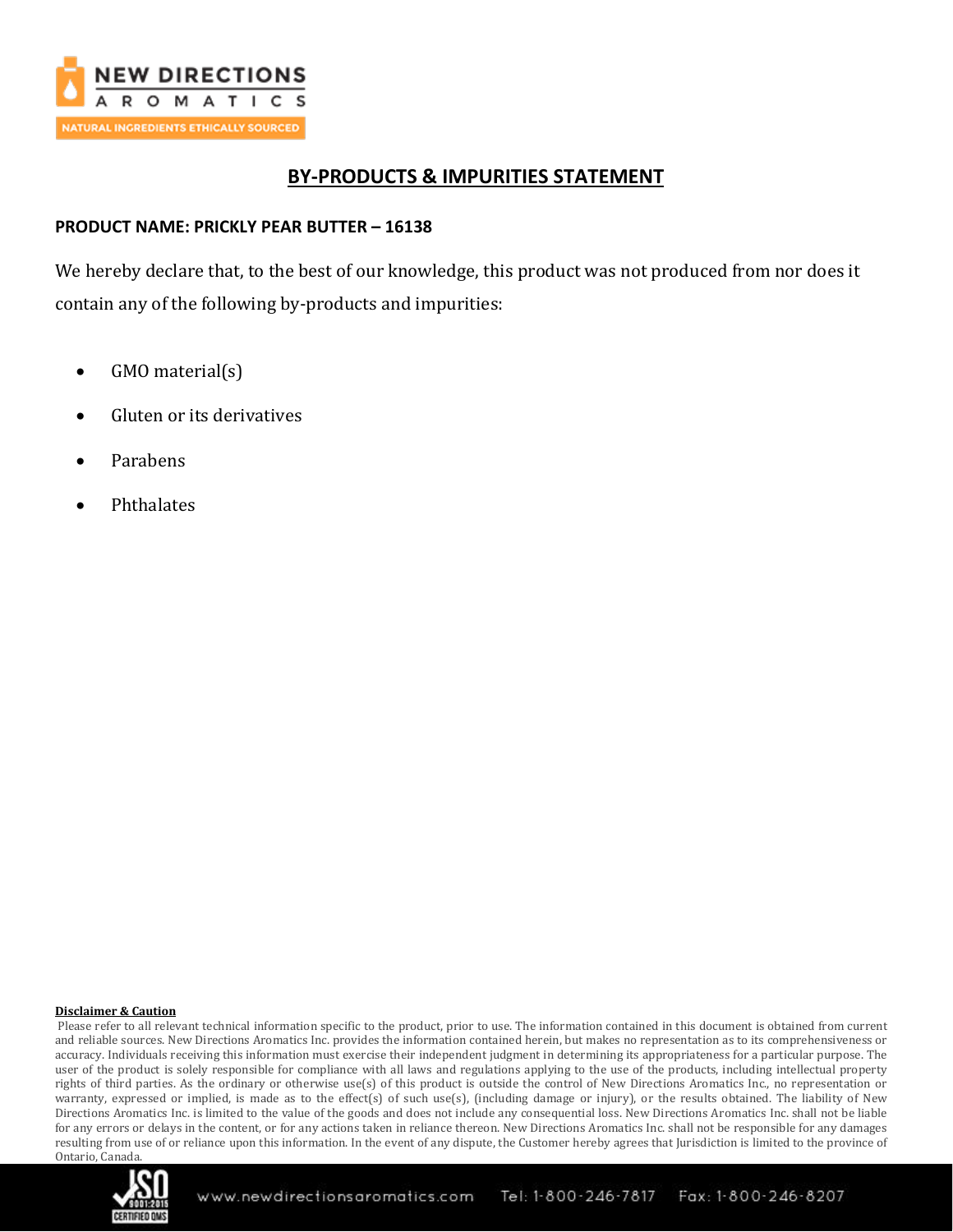

# **FOOD ALLERGEN INFORMATION**

### **PRODUCT NAME: PRICKLY PEAR BUTTER – 16138**

| Component                                      | Present in the product |  |
|------------------------------------------------|------------------------|--|
| Peanut (and/or derivatives,) e.g., protein oil | N <sub>o</sub>         |  |
| Tree Nuts (and/or derivatives)                 | N <sub>o</sub>         |  |
| Sesame Seeds (and/or derivatives)              | N <sub>o</sub>         |  |
| Wheat                                          | N <sub>o</sub>         |  |
| Gluten                                         | N <sub>o</sub>         |  |
| Soybeans (and/or derivatives)                  | N <sub>o</sub>         |  |
| Dairy (including lactose) or Eggs              | N <sub>o</sub>         |  |
| Fish or their products                         | N <sub>o</sub>         |  |
| Shellfish or their products                    | N <sub>o</sub>         |  |

#### **Disclaimer & Caution**

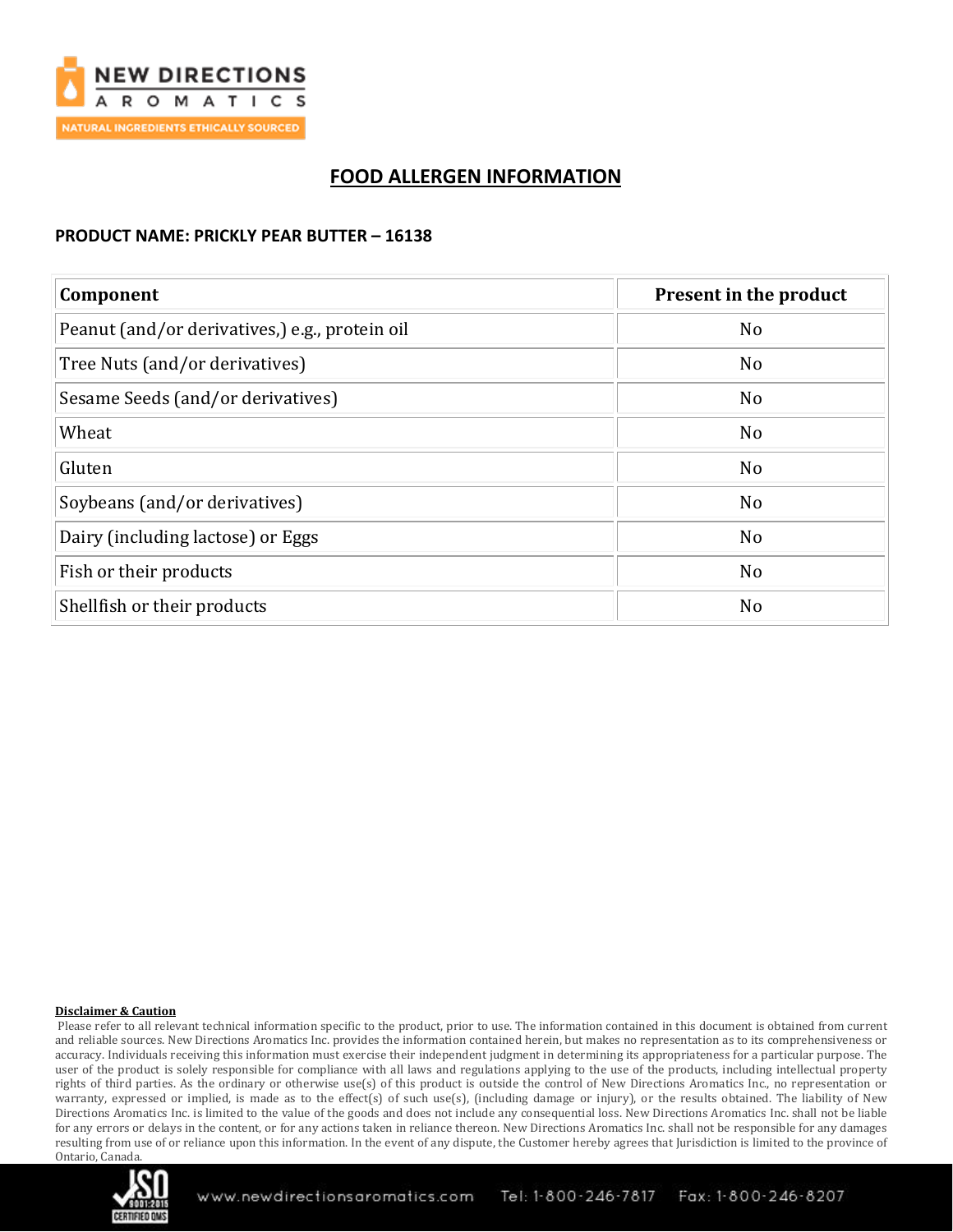

# **DECLARATION OF BOVINE SPONGIFORM ENCEPHALOPATHY (BSE)**

### **PRODUCT NAME: PRICKLY PEAR BUTTER – 16138**

We hereby declare that, to the best of our knowledge, this product was not made with and does not contain any animal material or derivatives and is free of BSE.

#### **Disclaimer & Caution**

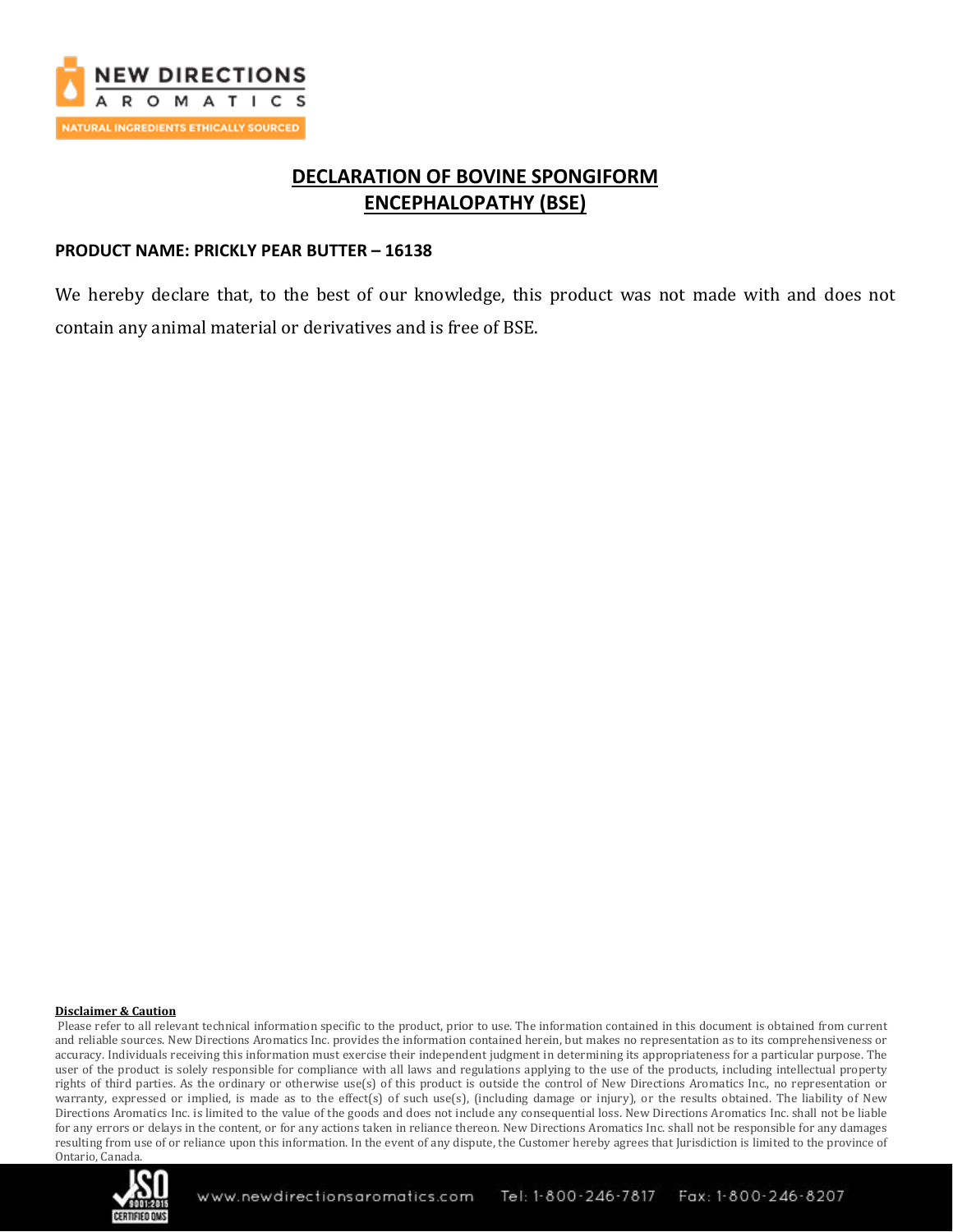

# **CRUELTY-FREE STATEMENT**

### **PRODUCT NAME: PRICKLY PEAR BUTTER – 16138**

We hereby declare that, to the best of our knowledge, this product has not been tested on animals.

#### **Disclaimer & Caution**

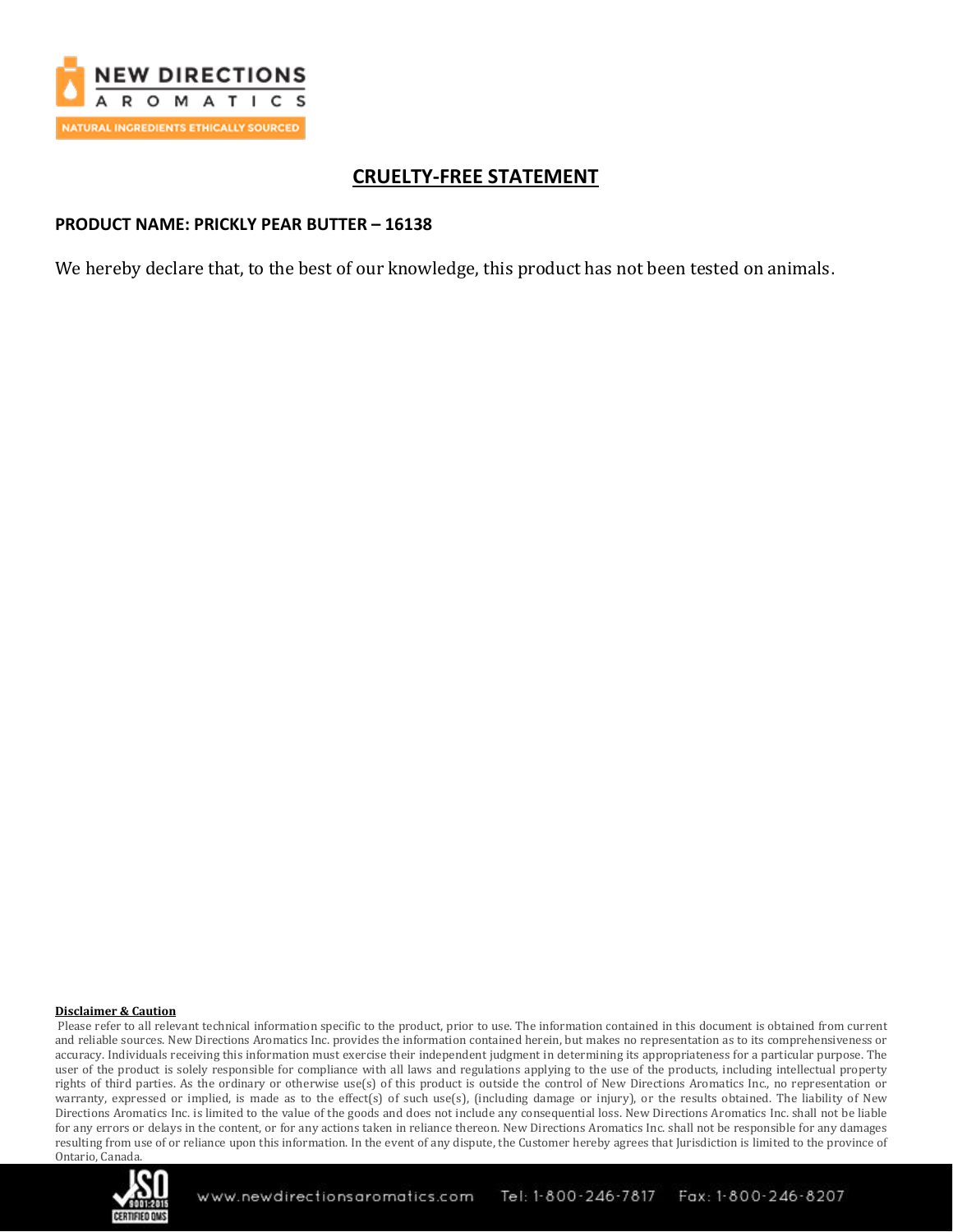

# **KOSHER STATEMENT**

### **PRODUCT NAME: PRICKLY PEAR BUTTER – 16138**

We hereby confirm that this product has been certified to Kosher standards.

#### **Disclaimer & Caution**

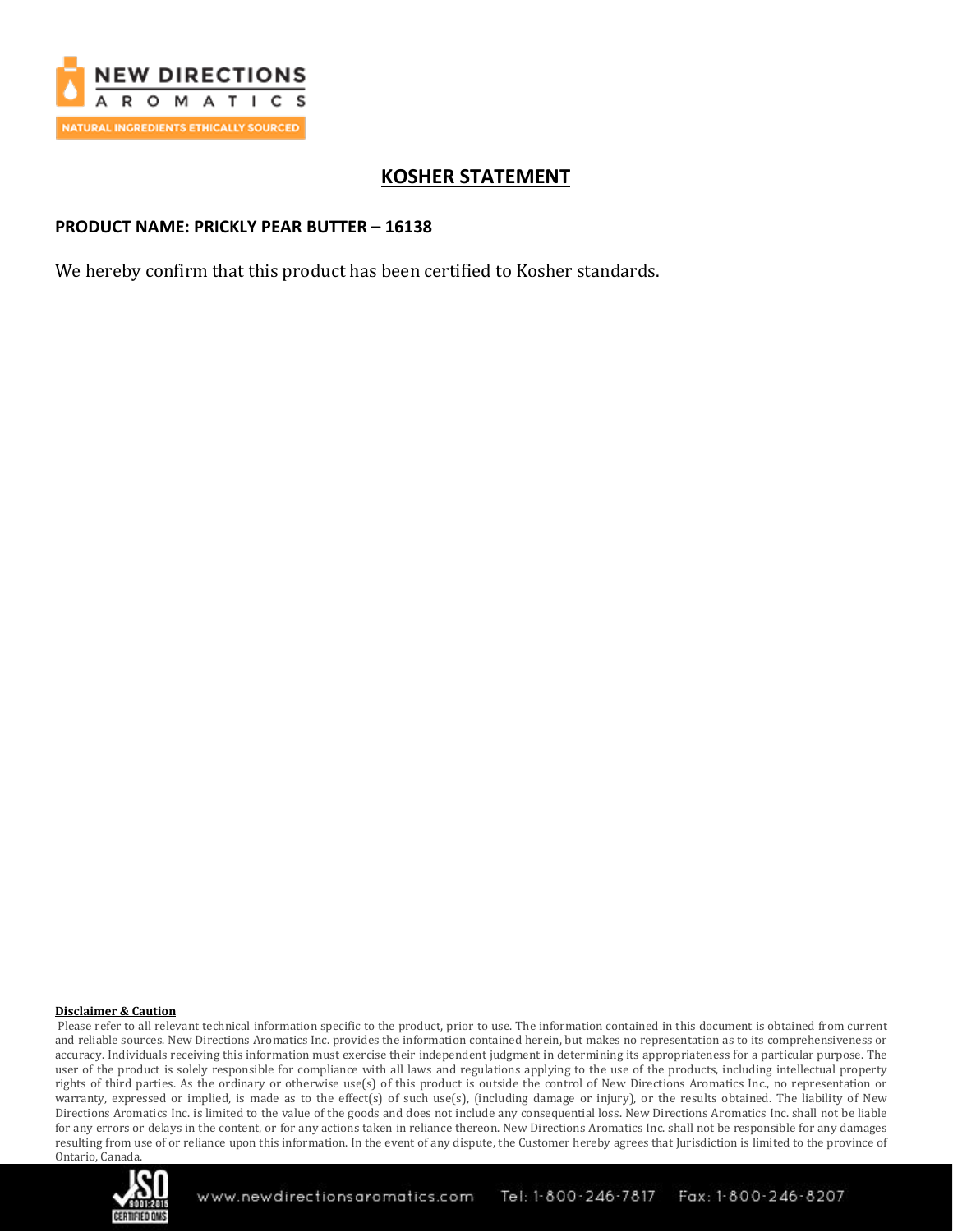

# **VEGAN STATEMENT**

### **PRODUCT NAME: PRICKLY PEAR BUTTER – 16138**

We hereby confirm that this product has been certified to Vegan standards.

#### **Disclaimer & Caution**

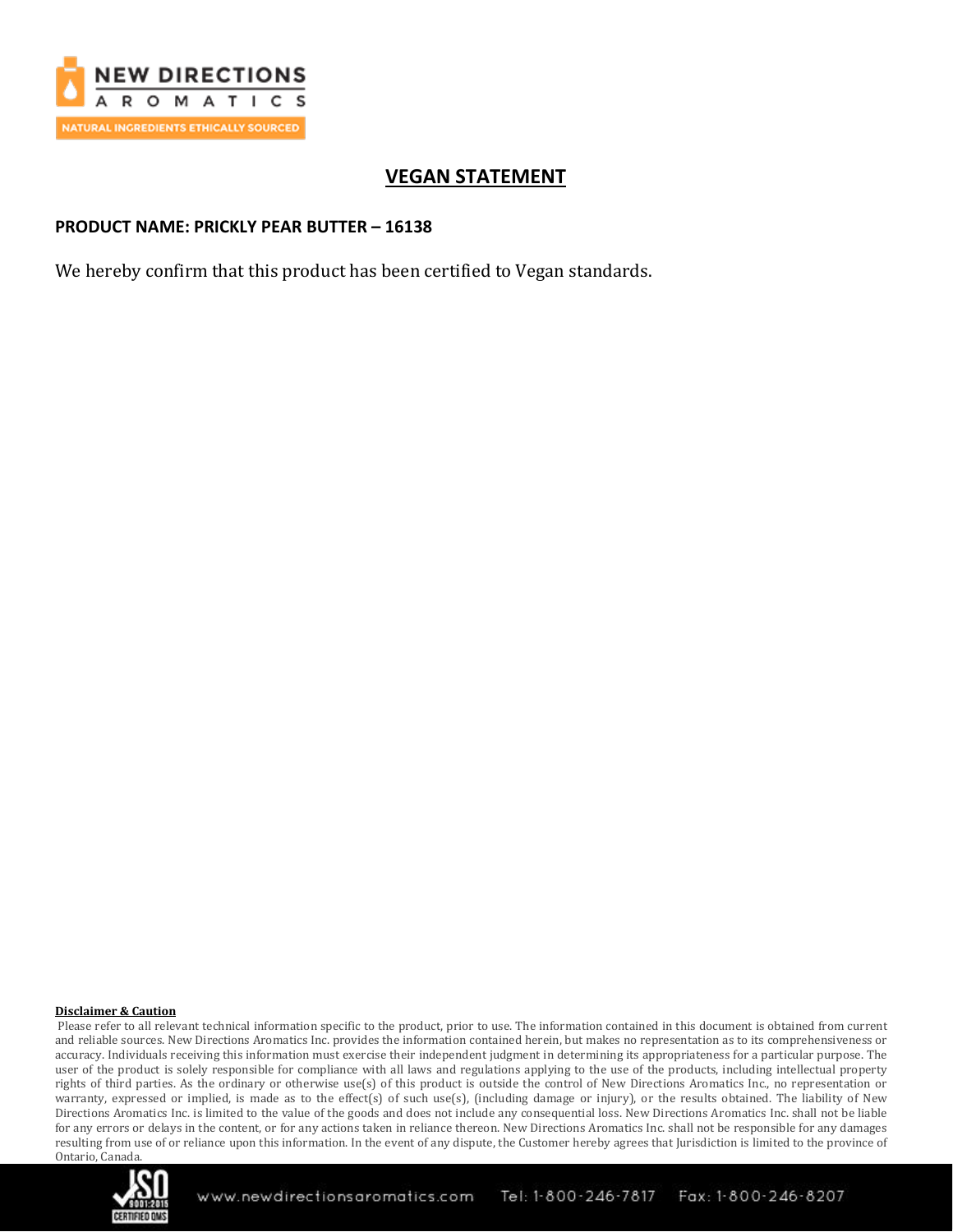

# **CALIFORNIA PROPOSITION 65 STATEMENT**

### **PRODUCT NAME: PRICKLY PEAR BUTTER – 16138**

We hereby declare that, to the best of our knowledge, this product does not contain any substance(s) that are listed in the California Proposition 65.

#### **Disclaimer & Caution**